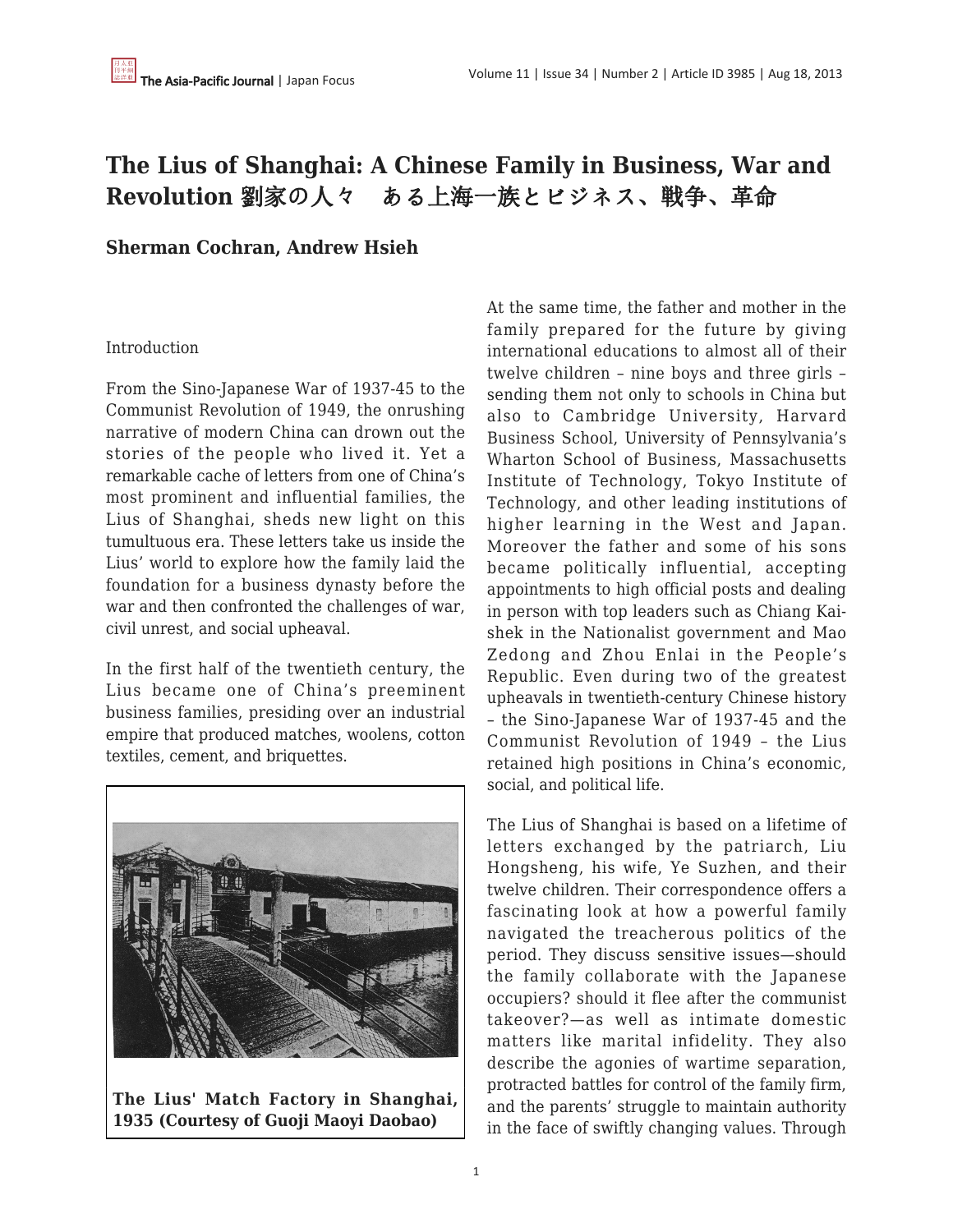it all, the distinctive voices of the Lius shine through, revealing how each of them passionately engaged in family arguments, and at the same time held onto the ties that bound them together.

The book is divided into four parts to indicate how the Liu family's debates varied in different historical contexts. Parts I and II are set in the late1920s and 1930s, a period of relative openness when Chinese traveled freely within and outside their country. During this time, the father's business empire was expanding, and he seized opportunities to send his children abroad for their educations. He wanted them to learn how to operate throughout the capitalist world and succeed at perpetuating a multigenerational business dynasty based in China. His children set out from Shanghai on their educational ventures voluntarily and even enthusiastically, and once they settled into their schools and lives abroad, he and they argued about decisions with long-term implications, especially regarding their educations, careers, and choices of marriage partners.



**The eldest son, the father, and the second son at the beginning of the Sino-Japanese War shortly before the father fled from Shanghai leaving leadership of the family firm in the hands of these two young men, c. 1938. (Courtesy of the** **Shanghai Academy of Social Sciences)**

Part III is set in a very different historical context - a period when China was largely cut off from the West and torn apart by the Sino-Japanese War of 1937-45. The war threw the Lius on the defensive. Quite contrary to their original plan, the father and some of his children involuntarily fled from Shanghai during the Japanese military invasion, leaving behind the mother and the rest of the children. Throughout the war, they discussed short-term strategies for survival more than long-term plans for the future. They continued to debate with each other over family matters such as marital discord, psychiatric breakdown, and business policies, but their debates became inextricably bound up with political issues: whether to cooperate with the Japanese forces that were occupying the Lius' hometown of Shanghai and later Hong Kong; or align with Chiang Kai-shek's Nationalist government and relocate to his wartime capital of Chongqing 900 miles west of Shanghai; or join the Communist movement under the leadership of Mao Zedong at its base in Yan'an 750 miles northwest of Shanghai.

Part IV shows that the Lius found themselves in another radically transformed historical context as a result of the Communist Revolution of 1949. In the wake of this event, some of the Lius argued with others in the family about whether they should stay in China, flee from it, or return home from abroad. In May 1949, when the People's Liberation Army took over Shanghai, the father left behind his wife and most of his children and moved to the British colony of Hong Kong. Over the next six months he debated with them whether he should rejoin them (as they and emissaries sent by Zhou Enlai from Beijing urged him to do) or stay abroad (as his business associates in Hong Kong counseled). After he finally decided to go back to Shanghai, he then urged the last two of his children who were still receiving educations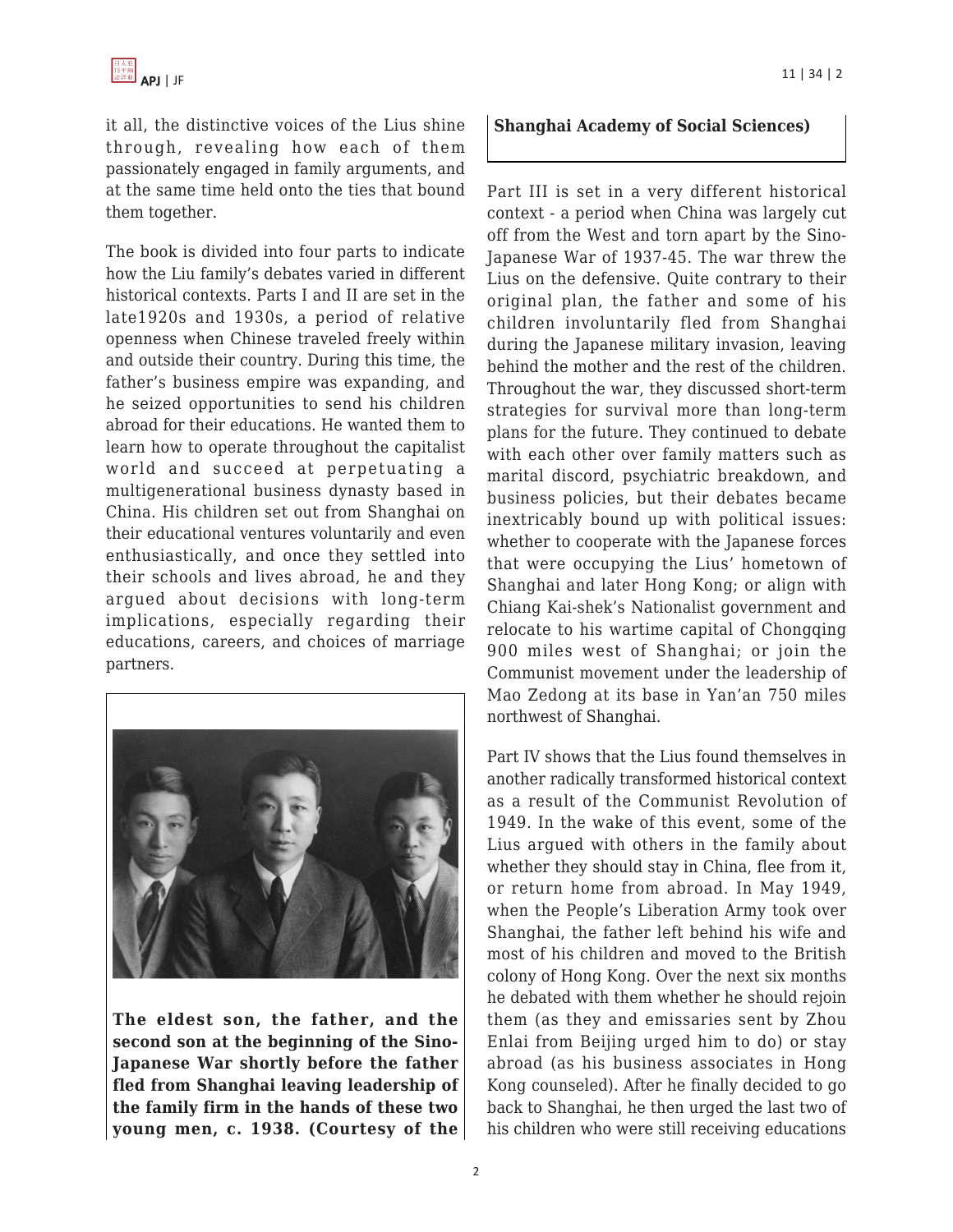

in the West to come back to China once they had completed their degrees. In the early 1950s, his exchanges with one of his sons on this subject turned into a Cold War debate over whether freedom had been lost in China since the Chinese Communist Party had assumed power there.

In all four parts of the book, the Lius' letters are cited and quoted as primary sources to convey the intimacy of the family members' exchanges as they dealt with their most pressing disagreements in the historical contexts of their times. The excerpt below is based on one series of these exchanges in which the father and his eldest sons debated how to manage the family firm under the Japanese occupation during the Sino-Japanese War.

#### **Sons Who Became Leaders in Wartime**

I N L AT E June 1938, a year after the Japanese military invasion of China, Father fled Shanghai. Pulling his hat down and his scarf up to cover his face, he slipped onto the Canadian ship Empress of Russia, bound for Hong Kong, 760 miles southwest of Shanghai, where he arrived June

30. He left behind in Shanghai his business, his wife, and most of his children. By then, he had lost control of parts of his business (his match mills, cement plant, enamel factory, and wharves) because these had been seized by the Japanese forces under their occupation of Shanghai. But he still retained control over a considerable amount of property (his eightstory headquarters building, bank, insurance firm, and real estate agency) because these were located in the British-dominated International Settlement, which the Japanese left untouched until December 1941—the time of Pearl Harbor and the beginning of the Pacific War against Britain, the United States, and other Western countries.

With his family and these assets in Shanghai,

he had good personal and professional reasons to remain in his hometown.



**The Lius' Cement Works in Shanghai, c. 1930s.(Courtesy of Shanghai Tan)**

Father left his family and his family firm behind and fled Shanghai because he was afraid of being assassinated by combatants on both sides of the Sino-Japanese War. From the Japanese side, a military official named Ueda Jiichiro had personally threatened Father. In a series of four or five meetings with Father and Second and Fourth Sons during June, Ueda had offered Father the presidency of the Japanesesponsored Shanghai Chamber of Commerce and ominously declared that if Father declined the offer, Ueda could not guarantee the safety of the Liu family. From the Chinese side, pro–Chiang Kai-shek agents had

posed a less direct but equally dangerous threat to Father because they had already begun assassinating Chinese for accepting Japanese offers of posts exactly like this one. Caught in a crossfire, Father feared putting his family and himself in harm's way whether he accepted or declined Ueda's offer, so he avoided the issue by fleeing to the British colony of Hong Kong, which the Japanese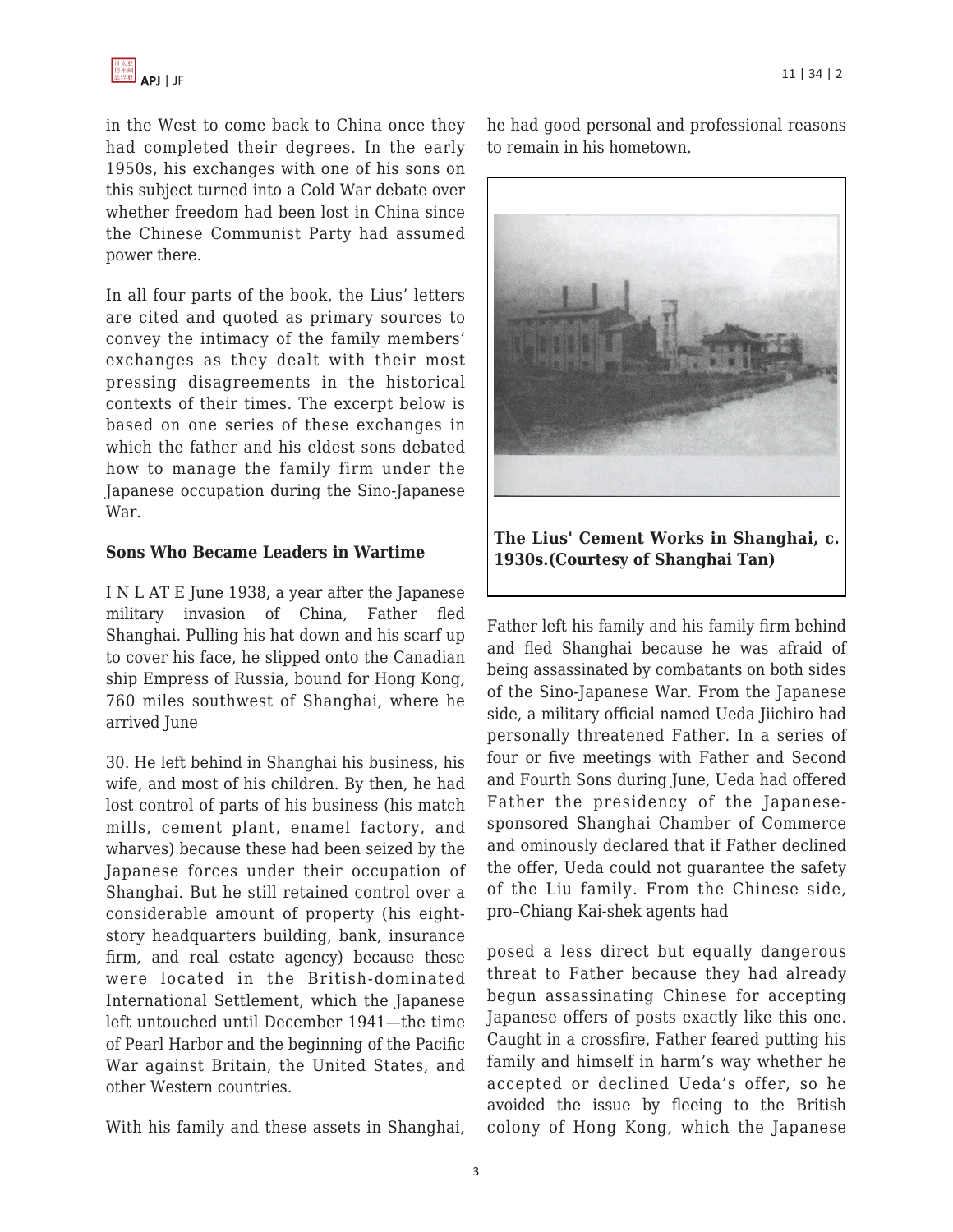

refrained from invading between 1937 and 1941.

When the war forced Father to leave Shanghai, it marked a key turning point in the history of the Liu family. As he left, he expressed the hope that he would soon return. Contrary to his hopes, he did not come back until the end of the long war in 1945, seven years later. He did not leave the family entirely headless, because he tried to maintain his authority over it from a distance by regularly writing letters and periodically arranging for family members to visit and work with him. But his long absence had profound effects on decision making in the Liu family. During this time he was no longer available to provide face-to-face consultation and supervision in Shanghai, leaving far more responsibility for decision making in the hands of his wife and children there.

In the family firm, his four eldest sons were directly affected by his absence because they were catapulted into top executive positions. Before the war Father had warned them that they would need to spend several years learning about the business and working their way up the managerial ladder. In the wartime emergency, he waived this requirement and excused them from making further preparations. Though the four eldest sons were all still in their twenties, he gave them full responsibility for presiding over the family firm. He recognized that their youthfulness would spare them from the dilemma that drove him out of Shanghai because the Japanese authorities would never appoint such young men to high official positions under the occupation. But with their lack of experience, would his sons make sound business decisions, and in his absence, would they follow his orders? These questions arose as Father delegated authority to them, and each son seized the opportunity to take the initiative in his assigned sector of the family firm.

Eldest Son and Finance in Shanghai

After fleeing, Father recognized that his life was at risk, and while not relinquishing his authority over the family firm, he took steps to shift it all into his sons' hands in the event of his death. Within a week of his arrival in Hong Kong, he sent his sons in Shanghai legal documents that would, if necessary, grant them power of attorney. As he wrote in a cover note to Eldest Son and his other sons on July 6, 1938, "I have signed 12 copies of powers of attorney & witnessed by 2 friends. I did it simply against any emergency. Nobody can be too careful. Please keep them locked & only use them when it is necessary." Although straightforward and matter-of-fact, Father's handwritten note was a grim reminder that "any emergency" might well include an attempt to assassinate him. Even if he were to die, he believed that the family firm would live on because his sons had become mature adults and potential leaders. As he wrote from Hong Kong to Fourth Son in Shanghai on September 24: "I have grown up sons, whose minds have developed & matured, therefore I am always ready to take your opinions into consideration. In fact I have more faith in you boys than anybody else including myself."

If, as he claimed, Father really did have greater faith in his sons than himself, this faith was severely tested during the war. Within the first year after Father had fled to Hong Kong, he clashed with Eldest Son over the handling of the family firm's finances in Shanghai. In May 1937, just two years after Eldest Son had returned from his studies at Harvard and University of Pennsylvania and only a few months before the war broke out, Father had appointed Eldest Son as the general overseer and head of Liu Hong Ji, the family's accounts office. In Eldest Son's first year at this post, Father had closely supervised him both in person and indirectly through senior managers whom Father assigned to work with him.6 But after Father left for Hong Kong, Eldest Son did not heed his warnings or follow his senior managers' advice as closely as he had when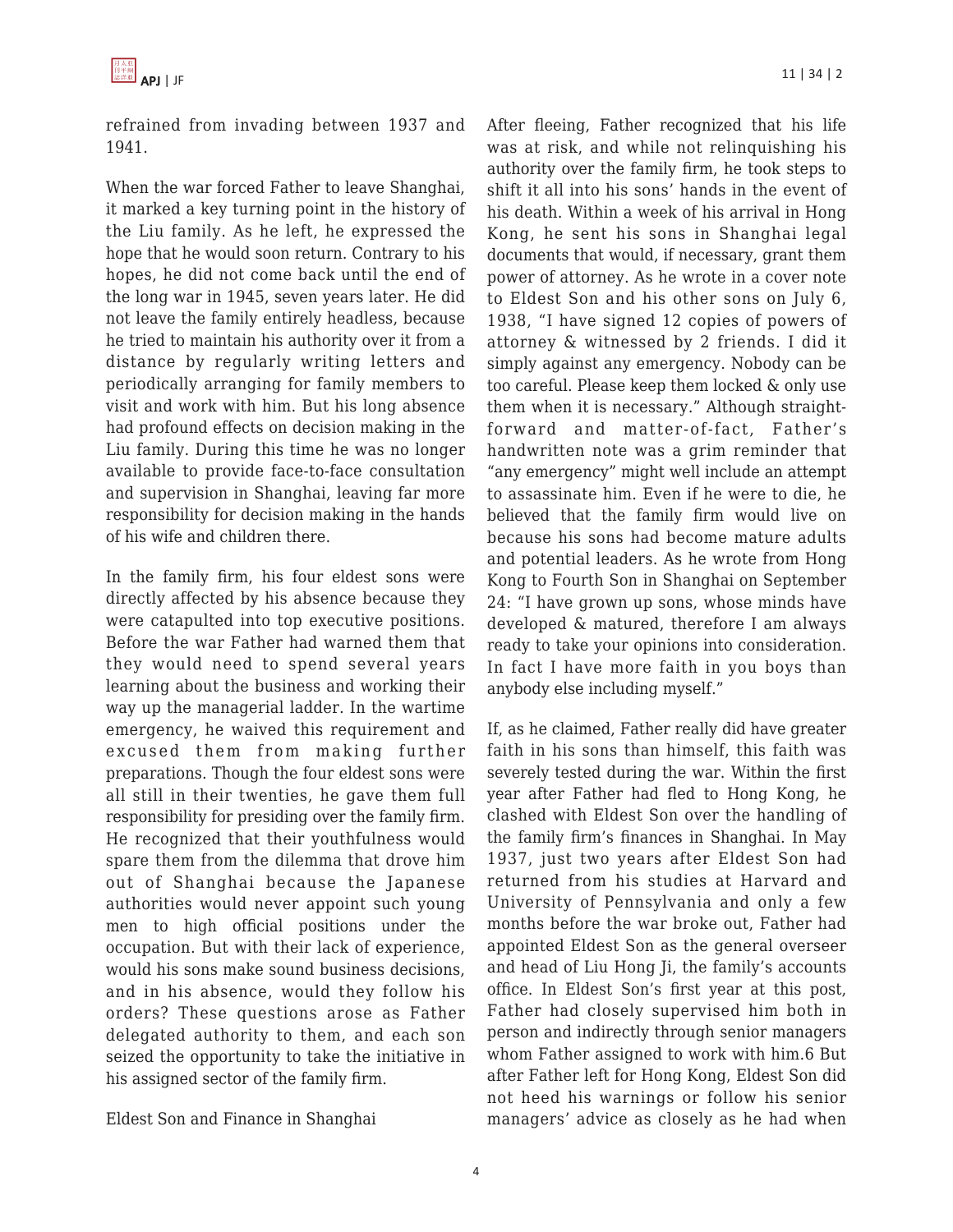Father was in Shanghai. Instead, he began appropriating funds from Liu Hong Ji for real estate speculation and making decisions on his own.

When Eldest Son first neglected to consult Father about financial decisions, Father tried to reason with him. In April 1939, less than a year after Father had left Shanghai, he became annoyed with Eldest Son for putting the Liu family home up for sale without mentioning it to him, and he mildly chastised him and his brothers for it. Explaining to them that he had learned what they had done from the buyer, whom he had met by chance on a business trip, Father wrote from Hong Kong

to his sons in Shanghai on April 23: "I didn't have any idea of this until he told me this time. I hope you can let me know of things like this next time before they are put into effect."8 But Eldest Son and his brothers did not take this admonition to heart.

In June, Eldest Son made another financial decision without considering advice from Father and the business's senior managers, and this time Father lost his temper. Eldest Son made the mistake of keeping Liu Hong Ji's funds largely in Chinese currency and buying only US\$10,000 in foreign currency just before the value of Chinese currency suddenly dropped. Other senior managers of the family's businesses, notably Xu Shihao, a lawyer and accountant at the Lius' Great China Match Company in Shanghai, had followed Father's orders to buy large amounts of foreign currency and had made substantial financial gains as a result of its rising value in relation to the fall in the value of Chinese currency. But Eldest Son and his brothers had gone their own way, bought too little foreign currency, and suffered heavy losses.

When Father learned that his sons had ignored his advice on currency exchange, he came down hard on them. Barely containing his anger, he reminded them that he had deliberately loosened their leash and allowed them to play a greater role in the decisionmaking process in Shanghai during his year in Hong Kong. Now, he declared, he would no longer grant them such latitude. "You are aware," he wrote to his sons on June 25, "that in spite of the complexities in the affairs of my various companies in Shanghai, all along I have been endeavoring to keep things as quiet as possible, at least on the surface, by [the] method of compromise. Circumstances have convinced me however that I have now to take a more firm attitude."

In these unequivocal words, Father ordered Eldest Son and his other sons to relinquish their authority over financial decision making to Xu Shihao. "Whatever development may come in future," Father told them, "Mr. Hsu [Xu] will have full power to deal with it as he likes." His sons, by contrast, were to play a strictly subordinate role. "I cannot emphasize to you too strongly," Father told them, "that in all matters you should listen to his advice and not be too independent and do things on your own account. It is my wish that in case of any difference in opinions Mr. Hsu's views shall prevail."

Father made clear that he did not want Eldest Son and his other sons to become too independent until they had acquired more experience. "While you boys may be of some assistance to him in his work, you must bear in mind that in many respects you are as yet still entirely inexperienced." In Father's absence, all of his sons—even Eldest Son, who had held a high position longest—should conduct the business not on their own but under the tutelage of his senior business associates, like Xu.

In light of their financial losses, Eldest Son and his brothers could not deny that they had failed in this case. In fact, Third Son admitted in a letter to his brothers that Father was right about the mistakes they had made. At the time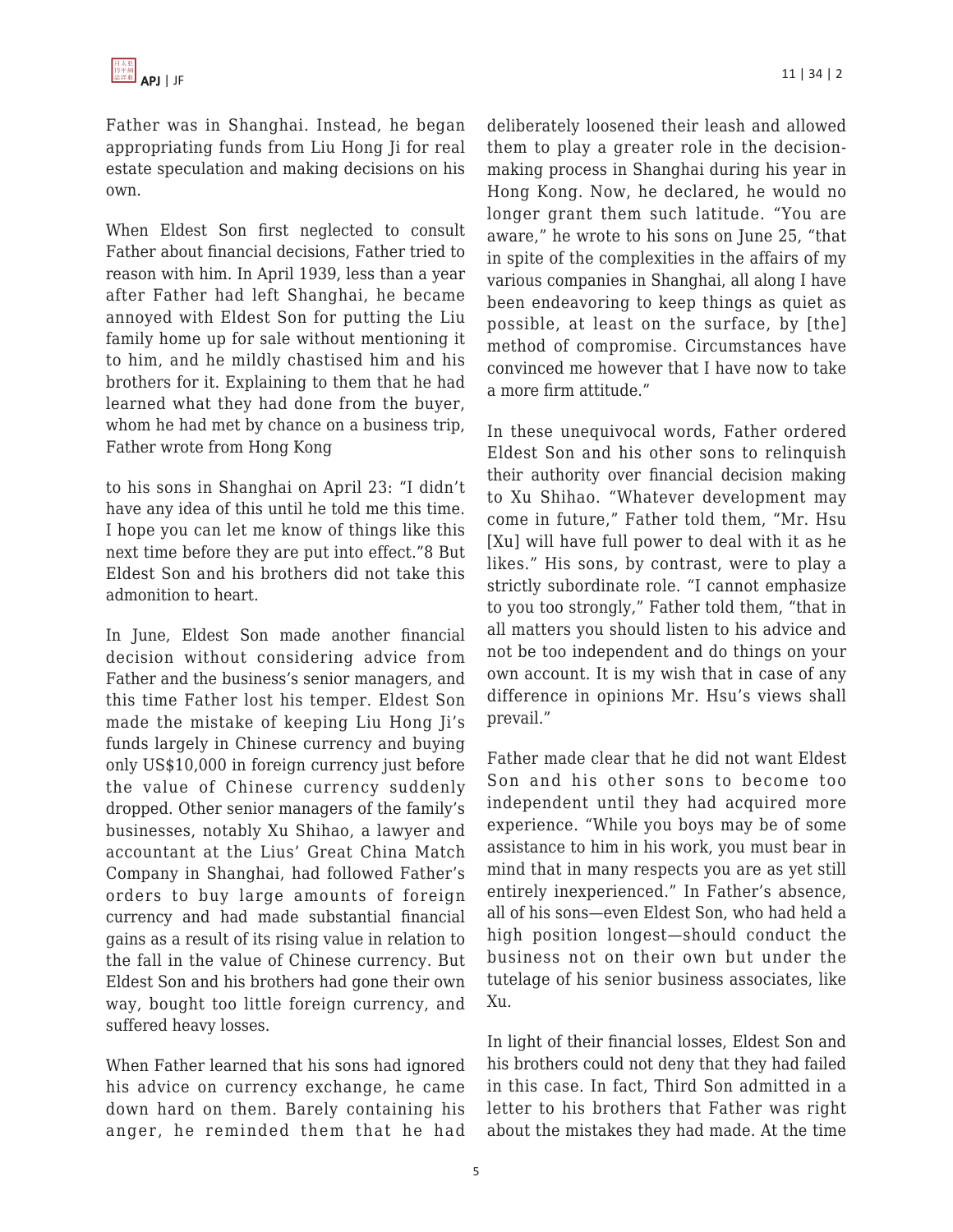of Father's tirade against them, Third Son was working with him in Hong Kong, and after hearing Father's complaints in person, he conveyed them to his brothers in Shanghai. "This time," he wrote, implicitly reminding them that it was not the first time, "Father is really justified in making his complaint as he has been asking us to buy foreign currency all the time and we did not carry out his instructions. From now on I hope you will read his letters carefully and give a little thought to his instructions."

In making this criticism and recommendation, Third Son took his share of the blame, acknowledging that he, along with his brothers, had been wrong not to take Father's advice seriously. "Please," he told them, "do not think that I am shifting the blame on you. In fact I was in Shanghai myself at the time when his letters came and consider myself equally responsible. I think the practice of passing father's letters along is not very good. Next time if he gives any specific instructions we must," he emphasized, "consider what action we should take."

But even as Third Son took the blame in this case and proposed to his brothers that they should be more attentive in the future, it is notable that he assumed that he, Eldest Son, and his other brothers would continue to hold ultimate decision-making authority in their own hands, as he implied in saying that they would be the ones to "consider what action we should take." Despite the bad outcome in this one case in 1939, Third Son and his brothers had no intention of relinquishing their newly acquired authority in the family business at Shanghai for the foreseeable future.

These exchanges between Father in Hong Kong and Eldest Son and his brothers in Shanghai underscore the difficulty in wartime China of managing a business from a remote location. On the surface, it might appear that from his new base in Hong Kong Father could have

easily managed his finances in Shanghai simply by relying on Eldest Son to do his bidding. In fact, Father could not exercise authority or supervise his sons as closely as he had done face-to-face in prewar Shanghai. Marooned in Hong Kong as an absentee father and manager, he had a difficult time persuading his sons to take his advice or even give him their attention. In Shanghai he had left a leadership vacuum, and his sons readily filled it.

Second Son and Industry in Shanghai

Just as Eldest Son took new authority over the Lius' finances, Second son took new authority over their biggest industrial enterprise. In June 1938, when Father refused to collaborate with the Japanese and fled Shanghai, he resigned as general manager of his biggest industrial enterprise, Great China Match Company, and left Second Son in charge of it. For the next two years, Second Son did not have official authority over the company because it was located in Zhabei, a district of Shanghai under Japanese occupation, and the Japanese military authorities designated it "enemy property" and seized control. In May 1940, Second Son and the other members of Great China Match's board of directors were notified that they might be able to regain control of the company if they would cooperate with a new Chinese regime that had been founded with Japanese approval under Wang Jingwei, a former member of Chiang Kai-shek's government. Intrigued by this possibility, Second Son tried to talk Father into pursuing it.

In the summer of 1940, Second Son traveled to Hong Kong and had a series of meetings with Father face-to-face to present his proposal for regaining control of Great China Match Company in Shanghai by cooperating with Wang Jingwei's collaborationist government. By then, Second Son no longer espoused ardent anti-Japanese nationalism as he had done during the Shanghai Incident of 1932, when he and his brothers had rejected Father's proposal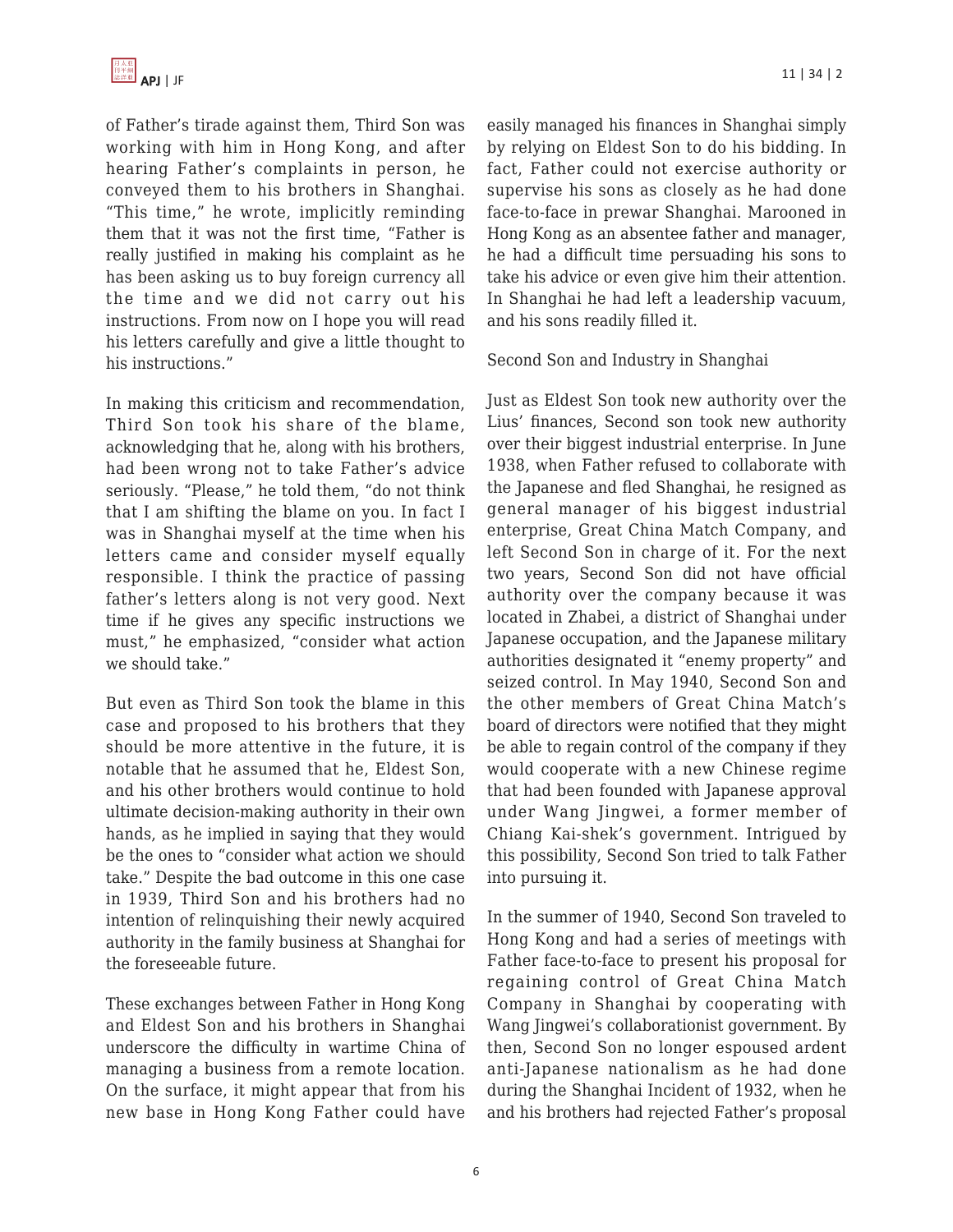that they become British citizens. But in 1940, after returning to Shanghai, assuming a position of authority in the family business, and living under Japanese rule, Second Son was frustrated to discover that Father was more nationalistic than he was.

On his visit, Second Son was unable to talk Father into approving his ideas for cooperation with the Japanese, and he accused Father of allowing a nationalistic political bias to cloud his judgment as a businessman. On August 5, as he prepared to return to Shanghai after spending a month with Father, he vented his frustration. "While I had no intention of driving into your mind the wisdom of your early return to Shanghai," he wrote to Father, "I must confess that your view on this matter has been a very great disappointment to me. While you are considering political complications of your return I stick 100% to business and industry." By sticking strictly to business and industry, Second Son felt that he had set well-defined goals that were free of nationalism and other ideologies.

Second Son considered his own position pragmatic and flexible, and he complained that Father was being politically rigid. Confronting Father more directly by letter than he had allowed himself to do in person, he wrote: "I have found your own views so often totally contradictory that I completely gave up the idea of any personal persuasion on my part. It has been difficult for me as a son to express my inner feelings so I have deliberately avoided discussing this matter [with] you too often. I shall go back to Shanghai with renewed courage though somewhat puzzled and disappointed."

Second Son was disappointed not only with Father but with the other émigré Shanghai business people who, in his estimation, were wasting their time remaining idle in Hong Kong merely for the sake of fleeing from the Japanese occupation rather than returning home now that they had the opportunity to regain control of their businesses under Japanese or Japanese-sponsored Chinese governments. "I can now only laugh," he wrote sardonically to Father. "We are now in the process of making a great decision. We all take our respective chances. It puzzles me how so many big shots in Hong Kong can solve their dilemma by staying on and remaining inactive there." He was unable to fathom why any Shanghai businessman would choose to waste time this way in Hong Kong.

Back in Shanghai, he tried to outmaneuver the Japanese controllers at Great China Match Company. "As the Japanese control over our company gets tighter and tighter, we have resorted to keeping a second set of books," he wrote to Father on November 6. "So far, they haven't been to our company to check our books." Besides hiding financial records in a secret set of books, Second Son searched for other ways to keep funds out of the Japanese controllers' hands. "I have been in close touch with our attorney about possible ways of protecting our money," he wrote to Father. Under his management, this money had increased, he reported to Father on December 28. "The future of Great China Match Company is difficult to predict, but it is now doing quite well. Profit for this year will be 2,000,000 yuan. Please keep this a secret."

Second Son took pride in his success at not merely preserving Great China Match Company but making it profitable under the Japanese occupation during his first years in charge, 1938–1940. Under Japanese restrictions, he could not take profits, give bonuses, or distribute dividends at the company, but he believed that he could overcome these restrictions if only Father would allow him to cooperate with Wang Jingwei's government and the Japanese authorities in Shanghai. While Second Son favored this policy of cooperation, he could not pursue it without Father's approval, which he was not likely to receive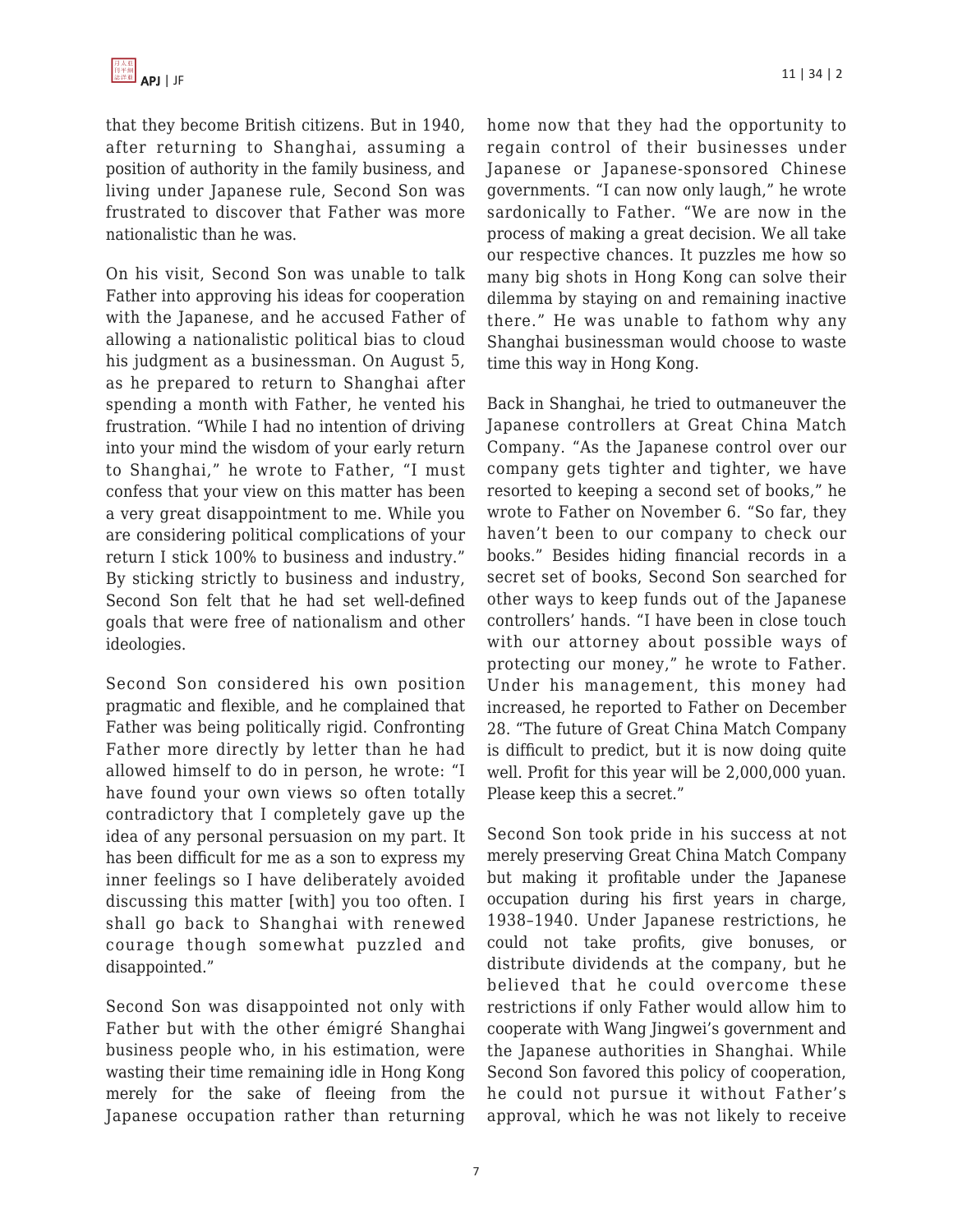unless he won the support of others in the family not only in Shanghai but also in Hong Kong.

### Third Son and Industry in Hong Kong

In the first years after Father's flight from Shanghai in 1938, Third Son worked with him more closely than any of his other sons did. In 1939, at Father's request, Third Son and his young bride, Liane, joined Father in Hong Kong, and in 1940 he became the manager of a new venture Father had founded, Great China Match Company of Hong Kong. Between the Lius' registration of the company in June 1940 and the Japanese invasion of Hong Kong in December 1941, Third Son made a promising start with the new business. Initially capitalized at HK\$300,000, it earned between HK\$500,000 and HK\$600,000 in 1940 and 1941. In these years, Third Son was pleased to be working with Father and supporting the family firm through the new branch in Hong Kong, and he fully aligned himself with Father's policies for Shanghai as well as Hong Kong. Before the Japanese occupation of Hong Kong, he became the intermediary for conveying Father's views— including his criticisms—to the rest of the family in Shanghai.

After hearing Father grumble about his sons' lack of cooperation in Shanghai, Third Son told them that he thought this criticism was valid. "Now that I have been away," he wrote from his post in Hong Kong to his brothers in Shanghai on July 22, 1941, "I can see more clearly the necessity of cooperation among us brothers more than ever. Unless we work hard and cooperate smoothly we shall not stand a chance against others." They needed to cooperate, he pointed out to them, to justify Father's decision to delegate authority to them during the war. "There must be perfect cooperation and understanding among us brothers before we can expect Father to have faith in us. He will simply say how can you expect to get on well with other people if you

cannot get on well with each other." If they were cooperating perfectly, Third Son implied, Second Son and the others in Shanghai would undeviatingly follow Father's orders as Third Son himself was doing in Hong Kong.

He also passed along Father's criticism of them for not working hard. "We must show complete devotion to our work before we can expect Father to look on us with approval," Third Son told them. Father "has the impression that we are all having an easy and comfortable time in Shanghai and ought to work much harder," and, Third Son had to admit, he had the same impression. "When I think that in Shanghai everybody leaves the office at 4 P.M. this is really not hard enough work for young men." In Hong Kong, Third Son himself put in much longer days. "Without any exaggeration, I now work from 9 A.M. to 1 P.M. and from 2 to 6 or 7 P.M." He added: "Father works even harder."

Failing to rise to Father's standards would cause the brothers to suffer in the long run, Third Son warned them. Even if Father had been forced to elevate them to high positions because of the war, they would be wrong to assume that he would pardon them or make exceptions for them merely because they were his sons. Third Son admitted that Chinese businessmen commonly practiced nepotism, but he reminded his brothers that Father did not. "There are two schools of thought among the leading businessmen of China. One will trust blindly everything in the hands of members of the family and relatives. The other will go out of his way to prove his fairness by not allowing members and relatives of the family to hold key posts unless they have really proved their worth. The latter school is comparatively rare, but our father belongs to that school."

As an opponent of nepotism, Father would hold his sons to a high standard, and in Third Son's estimation, even while Father was based outside Shanghai, he still retained the ultimate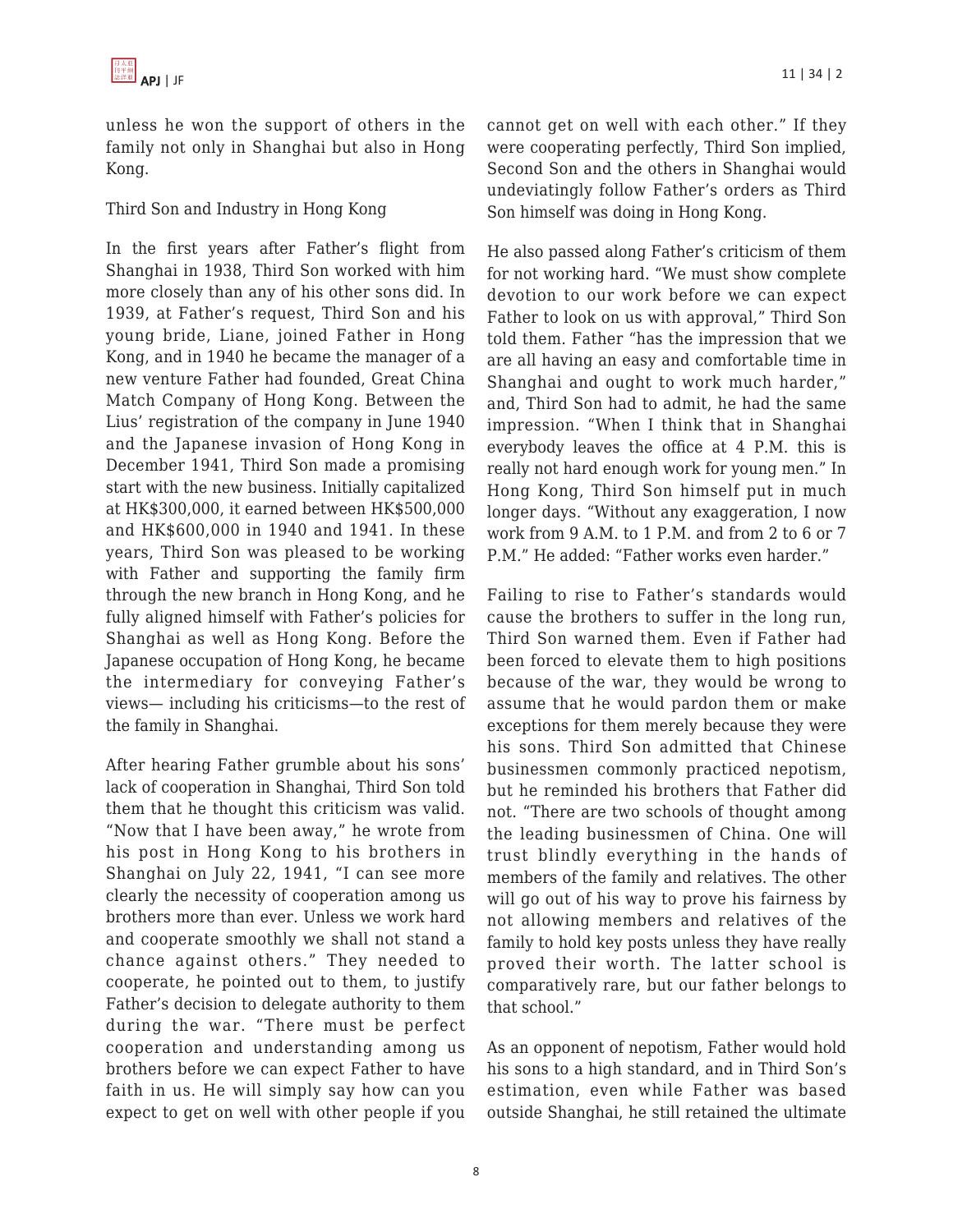authority to determine all of the posts his sons would hold throughout the family firm. "I am telling you this," Third Son wrote, "because I want you to realise that

we cannot expect father to lift us to any high post unless we can convince him of our ability to be able to do the job better than anyone else." As Third Son envisioned the future in July 1941, five months before Japan's invasion of Hong Kong, no matter where the family's assets might be dispersed, Father would always have the authority to hire, promote, and fire the family firm's managers.

Up to this point in the war, Third Son was aligned with Father and against his brothers, but after Japan's invasion of Hong Kong in December 1941, his sympathies began to shift. By then Father had established a residence in Chongqing and was paying fewer visits to Hong Kong, and when Third Son had to face the prospect of a Japanese takeover of Great China Match Company in Hong Kong, he began to identify less with his father and more with his brothers in Shanghai on the issue of whether to cooperate with the Japanese and Wang Jingwei's Japanese-approved Chinese regime.

In June 1942, after living under the Japanese occupation of Hong Kong for six months, Japanese business associates representing Mitsui Company in Hong Kong approached Third Son. He listened to their proposals, and he began to reconsider Father's wartime policy of dividing the family business between Shanghai and Hong Kong. "The Mitsui Company here," he wrote to Eldest and Second Sons on June 22, "has repeatedly invited us to return to Shanghai to revive our old enterprises there." He urged his brothers to take this proposal seriously, and he assumed that they would react favorably to it, as long as it was carefully carried out after "making sufficient preparations" to avoid "any rash decision so that we'll have no regrets in the future."

On the same day, Third Son sent Father a

version of the same proposal and admitted in his cover letter that he was apprehensive about Father's reaction to it. "We are afraid that you will not approve our request," he wrote, "and then there will be a deadlock." He pleaded with Father to consider the proposal carefully, give approval, and avoid a deadlock because the time was right for a change in the family's policy. Third Son warned Father that if the Lius did not accept the Japanese invitation to move from Hong Kong back to Shanghai and form new Sino-Japanese joint ventures immediately, they would miss their chance. Referring to conversations with his Japanese business associates at Mitsui, he wrote: "Now that they have already shown an interest in us, it would be easy for us to push the boat in the direction that the current is flowing. If we don't accept, they will certainly find others [who would take advantage of the Japanese invitation to cooperate]. After they succeed in finding others, it will be impossible for us to put our hand in." With a sense of urgency, he told Father: "Time is not on our side, and the opportunity mustn't be lost. It is apparent that we should carefully consider this matter from all sides and come to a decision soon."

While calling for action in the immediate present, Third Son noted the long-term significance of this decision for the future. He predicted: "There are only two possible outcomes in the future. Either A [Japan] wins, and if that's the case, our making a move now will not cause any problems. Or B [the Nationalist government of Chiang Kai-shek] wins, and as it's now going, that won't happen for several years." In case the Japanese won, the Lius should begin cooperating with them as soon as possible. Even if the Nationalists were to win, it would take so long for them to do so that the Liu family would not benefit from having allied with them. "By then," Third Son lamented to Father, "it would be impossible for us even to begin a revival of our business." So the Lius should accept the invitation to cooperate with the Japanese in either case.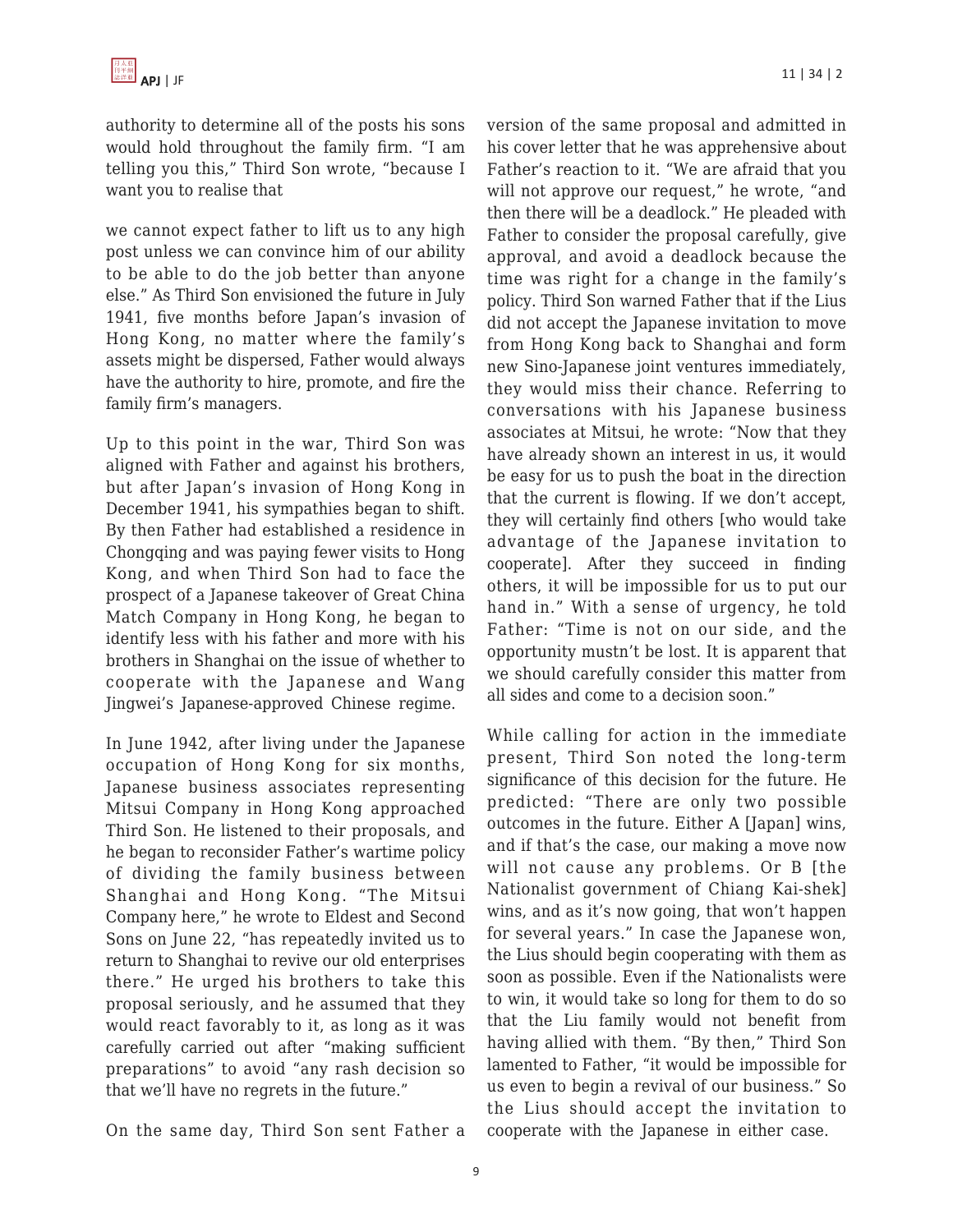Anticipating Father's political objection to this plan, Third Son addressed the question whether it was unpatriotic. He dismissed as hypocrites those Shanghai business people currently based in Hong Kong who now claimed that they refused to form Sino-Japanese joint ventures in Shanghai because of their patriotic principles. "Those big shots owning property in Hong Kong and Shanghai may sing sweet melodies to please the ears in public," he told Father, "but in private they are doing everything in their power to protect their enterprises." Privately, if not publicly, these Shanghai capitalists had already set precedents for cooperating with the Japanese. "Many others have done so before us, and no one will criticize us for it."

In resisting the temptation to collaborate with the Japanese, the Lius had held out longer and adopted a more principled position than any of the other Shanghai business people, Third Son maintained. "We have suffered great pain and made great sacrifices during the past five years," he reminded Father in 1942. "We can honestly face Heaven in good conscience." If one viewed their decision in strictly nationalistic terms, he admitted, the Lius faced a difficult choice "between the bad and the worse," but he claimed that his proposal for cooperating with

the Japanese was not devoid of patriotic value. "Saving the enterprises," he wrote to Father, "would mean preserving the national spirit."

In June 1942 Third Son placed his proposal in the hands of a trusted business associate whom Father had sent from Chongqing to Hong Kong to serve as a personal envoy and courier. Third Son also sent a copy to his two eldest brothers in Shanghai and urged them to bring it to the attention of other members of the family and senior managers in the family firm. Confident that they would support the idea, he deferred to their judgment. "We have been away from Shanghai for a long time," he wrote to Eldest and Second Sons in 1942, three years after he had left Shanghai and four years after Father had done so. "You brothers have been there, and what you have seen and heard must be closer to the truth." Now fully aligned with his elder brothers in Shanghai, he did all that he could to win Father over to their side.

By the end of 1942, Third Son and his brothers in Shanghai finally had their way. On December 1, the Lius' Great China Match Company and the Japanese Central China Match Company signed a formal agreement creating a joint venture. On paper the Chinese side held a majority of the stock, but the Japanese side, which was a subsidiary of a huge Japanese holding company known as the Central China Development Corporation, retained control over raw materials and sales of matches. Second Son served on the joint venture's board of directors, and by giving it two of Great China Match's plants, he became free to make use of profits from the firm's other four operations in Shanghai.

While Third Son's proposal for forming joint ventures in Shanghai was carried out, his plan for disposing of the family's Hong Kong match company and moving back to Shanghai was not. The Lius retained ownership of it, and Third Son stayed on as its manager in Hong Kong. After the Japanese occupied Hong Kong, he kept control of it for eleven months, from December 1941 to November 1942, and when he lost control of it, he tried to regain it by petitioning Japanese officials not only in Hong Kong but also through his family's contacts in Shanghai. He notified his uncle (Father's brother) in Shanghai that the Japanese authorities in Hong Kong "strongly believe that our factory has hostile connections and have handed our case over to the enemy properties committee." He explained that "hostile connections" meant "Chongqing colors"—loyalty to the Nationalist government of Chiang Kai-shek,